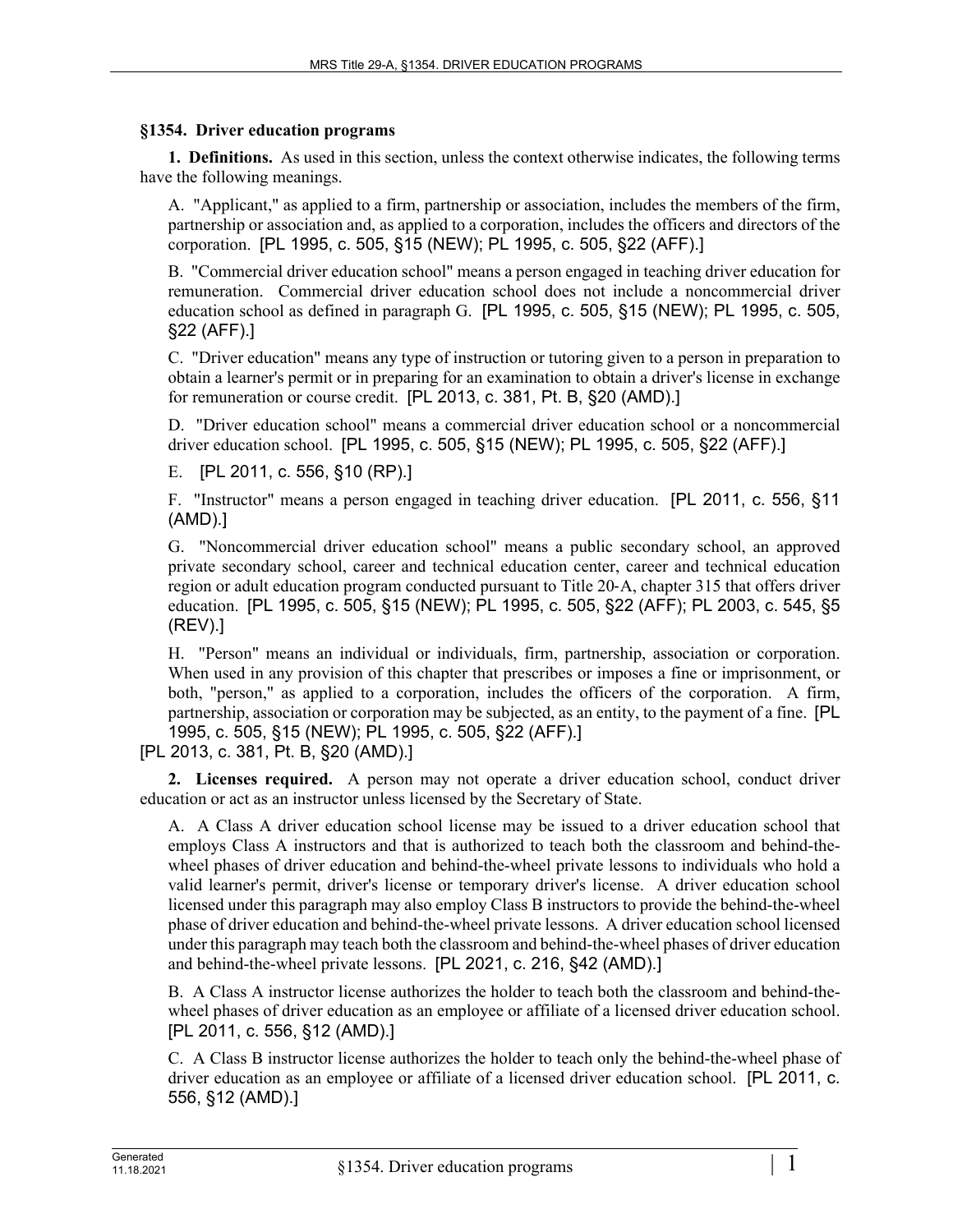D. A Class B driver education school license may be issued to a driver education school that employs a Class A or Class B instructor. A driver education school licensed under this paragraph may provide only behind-the-wheel private lessons to individuals who hold a valid learner's permit, driver's license or temporary driver's license. [PL 2021, c. 216, §43 (NEW).]

## [PL 2021, c. 216, §§42, 43 (AMD).]

**3. Commercial driver education school license requirements.** With assistance from the Technical Review Panel established in subsection 6, the Secretary of State shall adopt rules governing the curriculum, facilities, operations, including record-keeping requirements, and issuance and renewal of licenses for noncommercial driver education schools and commercial driver education schools and instructors.

A. The Secretary of State may not issue a license for a driver education school until the applicant has filed with the Secretary of State a certificate showing that the applicant is covered by an automobile bodily injury and property damage liability insurance policy insuring against any legal liability in accordance with the terms of the policy for personal injury or death of any one person in the sum of \$100,000 and for any number of persons in the sum of \$300,000 and against property damage in the sum of \$100,000 arising from the operation of any vehicle being used in a commercial driver education school. In lieu of that insurance, the applicant may file with the Secretary of State a bond or bonds issued by a surety company authorized to do business in the State in the amount of at least \$100,000 on account of injury to or death of one person and subject to such limits as respects injury to or death of one person, of at least \$300,000 on account of any one accident resulting in injury to or death of more than one person and of at least \$100,000 for damage to property of others. Failure to comply with this subsection is grounds for suspension or revocation of a driver education school license. [PL 1995, c. 505, §15 (NEW); PL 1995, c. 505, §22 (AFF).]

B. A vehicle used as a training vehicle must be maintained in safe mechanical condition at all times. Each vehicle must be equipped with dual-control foot brakes and, if the vehicle is not equipped with an automatic transmission, dual-control clutch pedals. While being used in actual instruction, a vehicle must be equipped with an identification sign listing the name of the school and a student driver sign.

The following vehicles are not required to have dual controls and an identification sign listing the name of the school and a student driver sign:

(1) A vehicle that is being used to instruct a person with a disability and is specially equipped for use by a person with a disability; and

(2) A vehicle that is being used to instruct a person in possession of a valid Maine driver's license or learner's permit when the vehicle is not provided by the driver education school. [PL 2013, c. 381, Pt. B, §21 (AMD).]

[PL 2013, c. 381, Pt. B, §21 (AMD).]

**4. Instructor license requirements.** With assistance from the Technical Review Panel established in subsection 6, the Secretary of State shall adopt rules governing the issuance and renewal of instructor licenses. In addition to the requirements established by rule, each applicant must meet the following requirements:

A. The applicant must be at least 21 years of age and have a high school diploma or its equivalent; [PL 1995, c. 505, §15 (NEW); PL 1995, c. 505, §22 (AFF).]

B. The applicant must have at least 4 years of driver experience as a licensed operator and possess a valid driver's license; [PL 2021, c. 216, §44 (AMD).]

C. The applicant may not have had a license revoked pursuant to chapter 23, subchapter 5 within the preceding 6-year period; [PL 2011, c. 556, §14 (AMD).]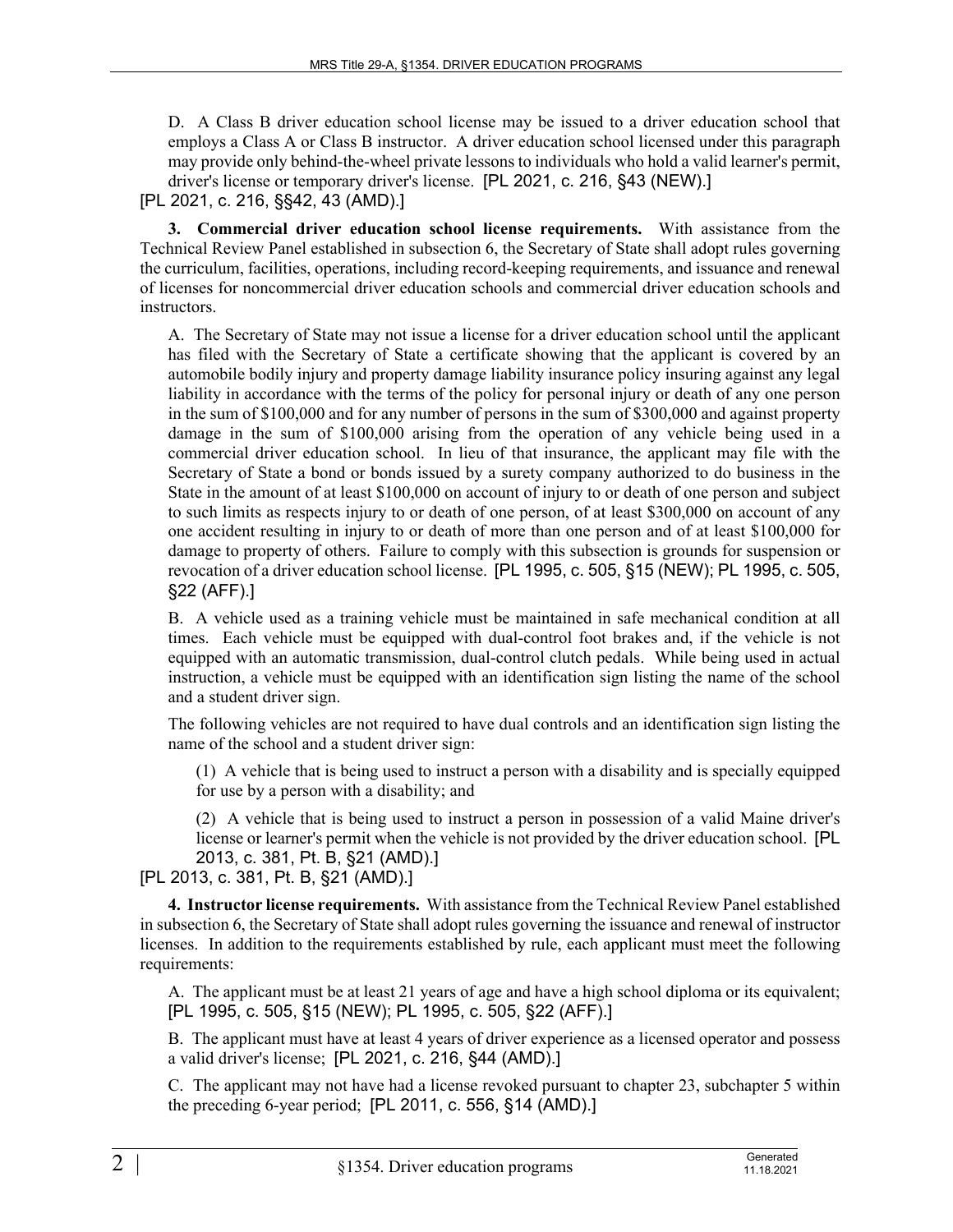D. The applicant may not have had an OUI as defined in section 2401, subsection 8 within the preceding 6-year period; [PL 1995, c. 505, §15 (NEW); PL 1995, c. 505, §22 (AFF).]

E. The applicant must pass a knowledge test prescribed by the Secretary of State; [PL 2021, c. 216, §44 (AMD).]

F. The applicant must complete an educational program prescribed by the Secretary of State; [PL 2021, c. 216, §44 (AMD).]

G. The applicant shall submit to a Department of Public Safety, State Bureau of Identification background check upon initial and renewal application. The Bureau of Motor Vehicles shall request the background check from the State Bureau of Identification. A fee must be assessed at the time of initial and renewal application pursuant to Title 25, section 1541, subsection 6; [PL 2021, c. 216, §44 (NEW).]

H. The Secretary of State shall use state and federal criminal history record information for the purpose of screening driver education instructors in order to determine whether issuance of a driver education instructor license is granted or maintained; and [PL 2021, c. 216, §44 (NEW).]

I. The applicant shall submit to having fingerprints taken. The Bureau of Motor Vehicles shall make available an approved list of agencies providing fingerprinting. Upon payment to an approved agency by the applicant and after the approved agency takes or causes to be taken the applicant's fingerprints and forwards the fingerprints to the State Bureau of Identification, the State Bureau of Identification shall conduct state and national criminal history record checks. Fingerprinting is required upon initial application and every 5 years thereafter. [PL 2021, c. 216, §44 (NEW).]

[PL 2021, c. 216, §44 (AMD).]

**5. License fees.** 

[PL 1995, c. 505, §15 (NEW); PL 1995, c. 505, §22 (AFF); MRSA T. 29-A §1354, sub-§5 (RP).]

**5-A. License fees.** License fees must be paid to the Secretary of State and deposited into the Highway Fund. The following fees apply.

A. The fee for a driver education school license is \$150. [PL 2019, c. 352, §4 (AMD).]

B. The fee for an instructor license is \$200. [PL 2019, c. 352, §5 (AMD).]

C. A driver education school license expires one year from the date of issuance. The fee for the renewal of a driver education school license is \$150. An instructor license expires 2 years from the date of issuance. The fee for the renewal of an instructor license is \$200. [PL 2019, c. 352, §5 (AMD).]

D. A noncommercial driver education school that offers driver education for course credit and does not charge a fee for driver education is exempt from the license fees required in this subsection. An instructor employed by and providing driver education only in a school exempt from license fees in accordance with this paragraph is also exempt from license fees required in this subsection. [PL 2011, c. 556, §15 (AMD).]

[PL 2019, c. 352, §§4, 5 (AMD).]

**6. Secretary of State duties.** The Secretary of State has the following duties.

A. The Secretary of State shall establish the Technical Review Panel that includes representatives from the Department of Education, the Department of Public Safety, law enforcement agencies, the insurance industry and the motor carrier industry and 2 instructors licensed in the curriculum and training being reviewed. The Technical Review Panel shall assist the Secretary of State in developing curriculum and instructor training and certification. [PL 2019, c. 337, §6 (AMD).]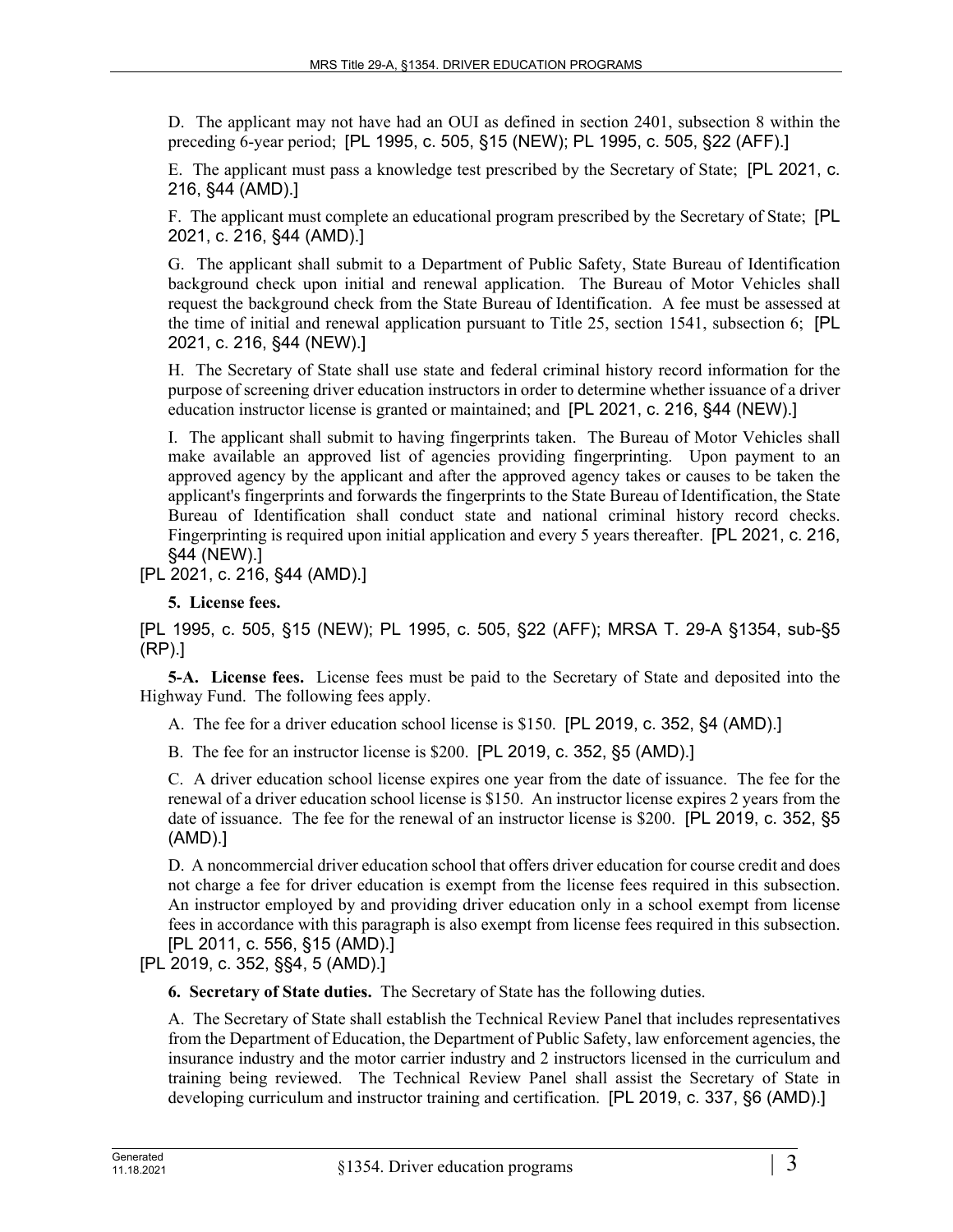B. The Secretary of State shall develop and implement a standardized driver education curriculum that establishes minimum standards for instructional goals and learning objectives. The Secretary of State shall require distribution of information on organ and tissue donation and the possibility of saving lives through organ donation. [PL 2003, c. 394, §3 (AMD); PL 2003, c. 394, §6 (AFF).]

C. The Secretary of State shall develop and implement training programs for the licensing and relicensing of instructors. [PL 2011, c. 556, §17 (AMD).]

D. The Secretary of State shall monitor classroom and behind-the-wheel instruction for compliance with statutory and regulatory requirements. [PL 1995, c. 505, §15 (NEW); PL 1995, c. 505, §22 (AFF).]

E. The Secretary of State shall develop and implement a system to monitor the driving records of individuals who complete a driver education program to assist in the evaluation of the effectiveness of driver education instruction and curriculum. [PL 1995, c. 505, §15 (NEW); PL 1995, c. 505, §22 (AFF).]

F. The Secretary of State shall inspect driver education schools to review records, facilities, operating procedures, quality of instruction and compliance with statutory and regulatory requirements. [PL 1995, c. 505, §15 (NEW); PL 1995, c. 505, §22 (AFF).]

G. The Secretary of State shall investigate written complaints regarding the activities of driver education schools and instructors. [PL 2011, c. 556, §18 (AMD).]

[PL 2019, c. 337, §6 (AMD).]

**7. Penalties.** A person who conducts driver education, operates a driver education school or acts as an instructor without a license is guilty of a Class E crime. [PL 2019, c. 337, §7 (AMD).]

**8. Suspension or revocation of license; hearings.** The Secretary of State may suspend, revoke or refuse to issue or renew a driver education school or instructor license or deny a certificate of completion for just cause or for noncompliance with statutory and regulatory requirements in accordance with the Maine Administrative Procedure Act. A person refused a license or denied a certificate of completion or whose license is suspended or revoked may request a hearing with the Secretary of State. A requested hearing must be conducted pursuant to chapter 23, subchapter 3, article 3.

[PL 2019, c. 397, §20 (AMD).]

**9. Insurance for graduates.** Rating bureaus or independent insurers as recognized by the Superintendent of Insurance may grant an automobile insurance discount for driver education school graduates.

[PL 1995, c. 505, §15 (NEW); PL 1995, c. 505, §22 (AFF).]

**10. Surety bond.** Except for a noncommercial driver education school exempt from license fees under subsection 5-A, paragraph D, the Secretary of State shall require a driver education school licensed pursuant to subsection 2 to provide a surety bond to guarantee the discharge of the duties required under this subchapter.

[PL 2015, c. 473, §17 (AMD).]

## SECTION HISTORY

PL 1995, c. 505, §15 (NEW). PL 1995, c. 505, §22 (AFF). PL 1995, c. 605, §2 (AMD). PL 1997, c. 776, §39 (AMD). PL 1999, c. 547, §B78 (AMD). PL 1999, c. 547, §B80 (AFF). PL 1999, c. 668, §116 (AMD). PL 2003, c. 394, §3 (AMD). PL 2003, c. 394, §6 (AFF). PL 2003, c. 545, §5 (REV). PL 2003, c. 652, §B7 (AMD). PL 2003, c. 652, §B8 (AFF). PL 2005, c. 411, §2 (AMD). PL 2011, c. 442, §§1, 2 (AMD). PL 2011, c. 556, §§10-20 (AMD). PL 2013, c. 381, Pt. B, §§20, 21 (AMD). PL 2013, c. 381, Pt. C, §3 (AMD). PL 2015, c. 473, §17 (AMD). PL